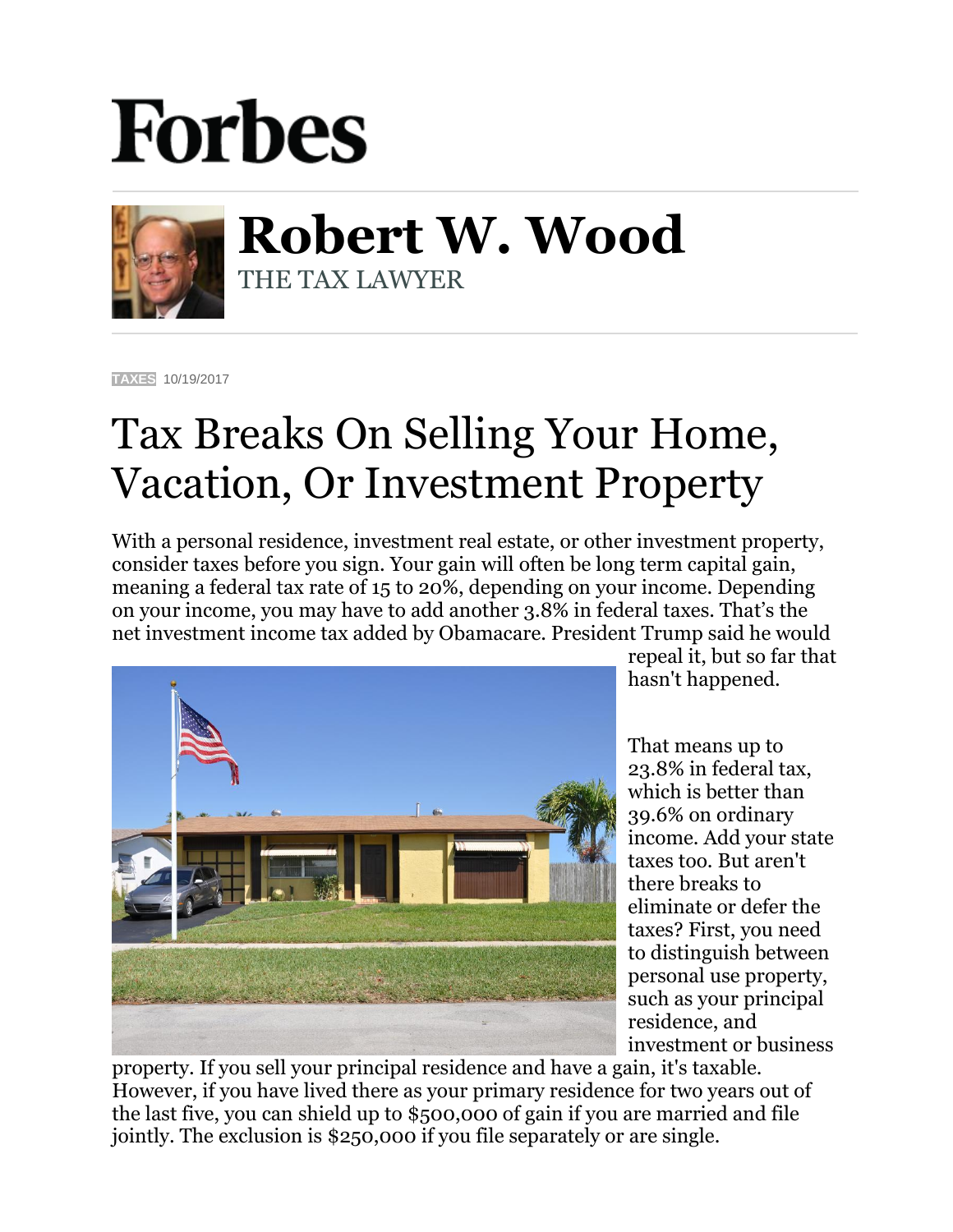Many people ask if there is a rollover rule allowing you to pour the gain from selling one residence into a new and bigger house. However, that "trading up" rule was repealed years ago. Still, the up to \$500,000 exclusion can be used over and over, essentially every two years. You probably don't want to move that often, but if you do, Uncle Sam can help subsidize it.

If you sell business or investment property, you can't use the \$500,000 exclusion. But you may be able to swap for other business or investment property tax-free. Section 1031 of the tax code allows you to exchange properties and roll over your gain into the property you receive in the swap. You can do it again and again. Despite a profit on each trade, you avoid tax until you cash out. Then, you'll hopefully only pay one tax, a capital gain.

You can swap a ranch for an office building, a strip mall for a rental condo. Personal property also qualifies, so you can swap paintings, cars or machinery. However, it isn't clear if swaps of cryptocurrency will qualify. In some swaps, there is depreciation recapture, and debts can sometimes trigger gain too.

A simultaneous one-for-one swap can be hard to arrange. For that reason, the vast majority of exchanges are delayed, three party, or *Starker* exchanges (named for the case that allows them). A middleman holds the cash after you "sell" your property. The middleman will use the cash to buy the replacement property for you. This three-party exchange is treated as a swap for tax purposes. There are several time limits to observe, so be careful about the details. That's especially true if there is mortgage debt involved on either side of the deal. A reduction in total debt can be treated like cash, and that usually means tax.

Can't you use 1031 to swap primary residences? No, 1031 is for investment or business property. But what about a vacation home or beach house? You might consider swapping one vacation home for another under 1031. You can turn a vacation home into rental property so you can do a 1031 exchange. Stop using your beach house, rent it out for a year (there's no bright line, but that's probably long enough), and then swap for other investment real estate. Some people try this with their primary residence too.

But what if you merely *try* to rent it but never have tenants? Timing, intent, and records will be important. However, merely *trying* to rent it for six months is probably not good enough. If you plan to use the newly acquired property as a vacation home or even as your primary residence, consider waiting. The IRS has said that it usually won't challenge a 1031 exchange based on the investment nature of your new property as long as you actually rent the dwelling at a fair rental for 14 days or more, and if your own personal use of the dwelling does not exceed the greater of 14 days or 10% of the number of days during the 12 month period the dwelling is rented at fair value.

If you swap one vacation home or investment property for another, and then make it your primary residence, be extra careful. If you acquire property in an